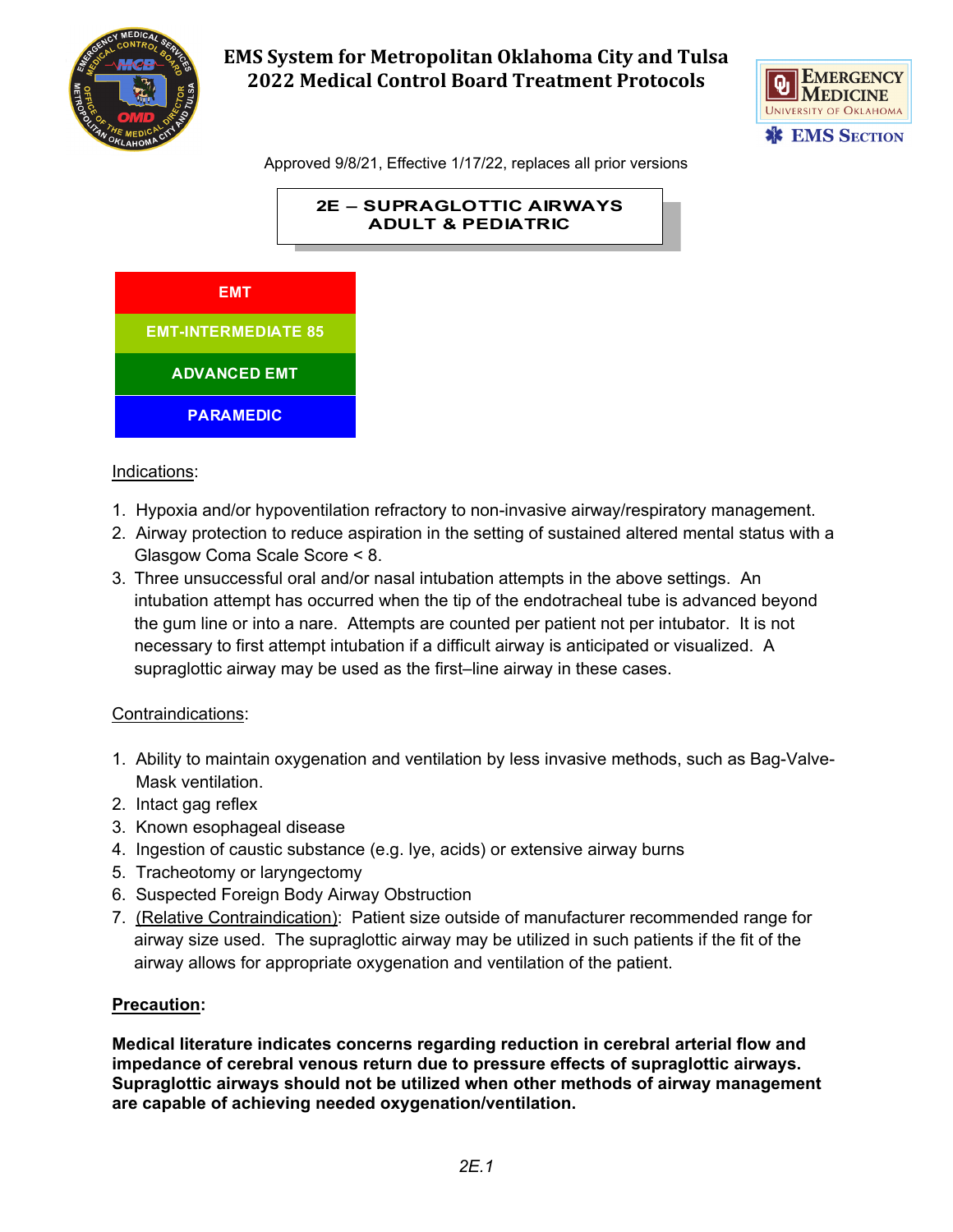



Approved 9/8/21, Effective 1/17/22, replaces all prior versions **PROTOCOL 2E: Supraglottic Airways – Adult & Pediatric, cont.**

## Technique (I-gel™):

| <b>Patient Size</b>                | I-gel™ Size    | <b>Color</b>      | <b>Nasogastric Tube Size</b> |
|------------------------------------|----------------|-------------------|------------------------------|
| Neonate<br>$2-5$ kg                |                | <b>Pink</b>       | N/A                          |
| Infant<br>5-12 kg                  | 1.5            | <b>Light Blue</b> | 10                           |
| <b>Small Pediatric</b><br>10-25 kg | $\overline{2}$ | Grey              | 12                           |
| Large Pediatric<br>25-35 kg        | 2.5            | White             | 12                           |
| <b>Small Adult</b><br>30-60 kg     | 3              | Yellow            | 12                           |
| <b>Medium Adult</b><br>50-90 kg    | 4              | Green             | 12                           |
| Large Adult<br>$90+$ kg            | 5              | Orange            | 14                           |



Illustration of Correct Placement I-gel™ Airway (Size 4 Shown)

To prepare the I-gel™ Airway:

- Open the package and take out the protective cradle containing the device.
- Remove the accessory pack containing the lubricant and airway support strap from the protective cradle and place the support strap aside.
- Open the lubricant and place a small amount in the OG suction port and the remainder in the cradle. **Preload OG tube into suction port.**
- Grasp the I-gel™ along the integrated bite block and lubricate the back, sides and front of the cuff with a thin layer of lubricant.
- When lubricant is applied take care to avoid the introduction of lubricant in or near the ventilation portal in the airway.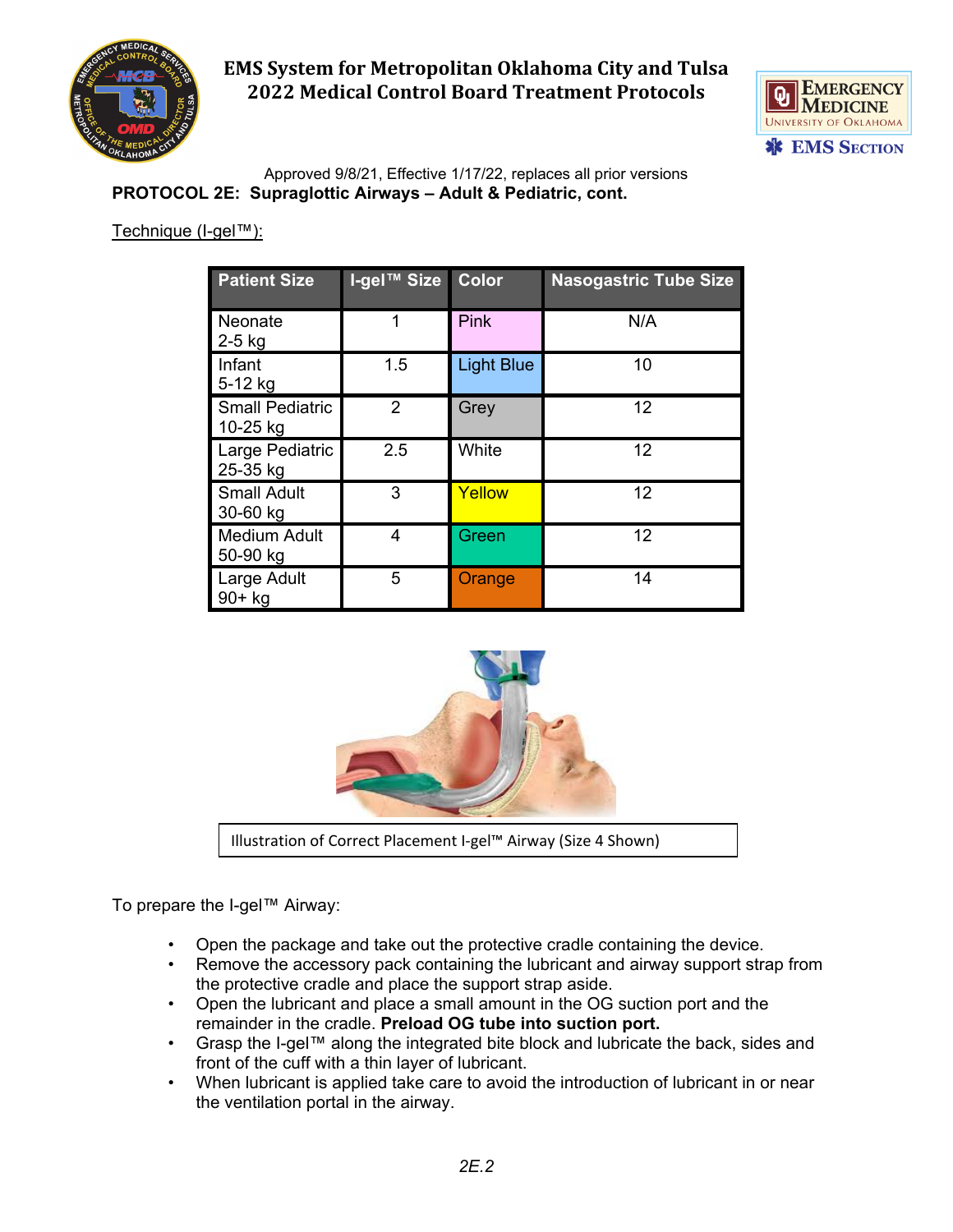



Approved 9/8/21, Effective 1/17/22, replaces all prior versions  **PROTOCOL 2E: Supraglottic Airways – Adult & Pediatric, cont.**









Grasp the lubricated I-gel™ along the integrated bite block (tube portion of the device). Position the device so that the I-gel™ cuff outlet is facing toward the chin of the patient. **(Figure 1**)

The patient should be in the "sniffing" position, with head extended and neck slightly flexed forward. If cervical injury is suspected, use modified "jaw thrust" instead of any flexion at the neck. The chin should be gently pressed down/inferior before proceeding to insert the I-gel™.

Introduce the leading soft tip into the mouth of the patient in a direction toward the hard palate. Glide the device downwards and backwards along the hard palate with a continuous, but gentile push until a definitive resistance is felt. (**Figure 2**)

WARNING: Do not apply excessive force on the device during insertion It is not necessary to insert your fingers or thumbs into the oral cavity of the patient during insertion of the device. If there is resistance during insertion, a 'jaw thrust' and slight rotation of the device is recommended.

At this point, the tip of the device should be located into the upper esophageal opening and the cuff should be located against the laryngeal framework. The incisors should be resting on the integrated bite block. (**Figure 3**)

Confirm proper position by auscultation of epigastrium and chest and observing physiologic changes. Waveform capnography is not required though strongly recommended for ongoing ventilation and perfusion assessment.

Once I-gel™ is in place advance OG to appropriate position, apply suction to decompress the stomach and secure the tube with strap provided. (**Figure 4**)